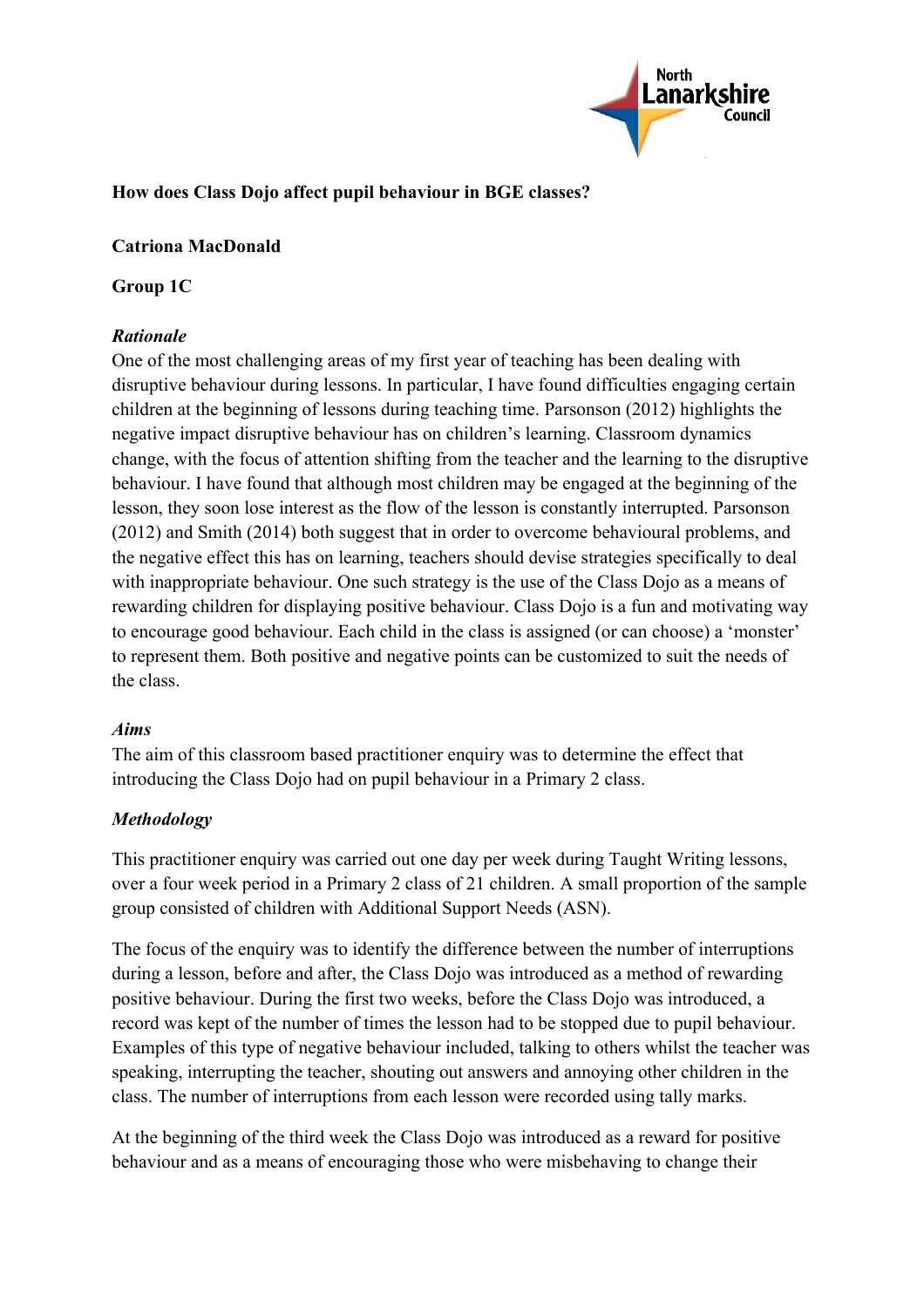behaviour. The rules regarding this system were explained clearly to children to ensure they all understood what was required of them to gain Dojo points. Examples of different types of positive behaviour were outlined to children. Some of these included, raising hands to answer questions instead of shouting out, sitting nicely with legs in a basket and listening to the teacher. After introducing the Class Dojo, children were rewarded for positive behaviour during lessons. During weeks 3 and 4, the number of interruptions during each lesson were recorded using tally marks.

Evidence was gathered through:

- Observing children's behaviour during Taught Writing lessons
- Rewarding positive behaviour with Dojo points
- Evaluating the impact of rewarding positive behaviour with Dojo points
- Evaluating the impact of using the Class Dojo on the overall behaviour of the class

At the end of the investigation period, 6 children were randomly selected to take part in a small focus group. This provided valuable feedback into how children regarded the Class Dojo as a means of impacting behaviour within the classroom. It also provided children with a voice in terms of how they felt Class Dojo communication benefited them.

# *Findings*

The graph below shows the number of times a lesson had to be stopped to speak to children about their behaviour, before Class Dojo was introduced to the class (Weeks 1 and 2) and then after the introduction of Class Dojo (Weeks 3 and 4).



The graph above clearly shows that after introducing the Class Dojo to children, there was a reduction in the number of interruptions during lessons. It is clear that the impact of the Dojo has been a positive one.